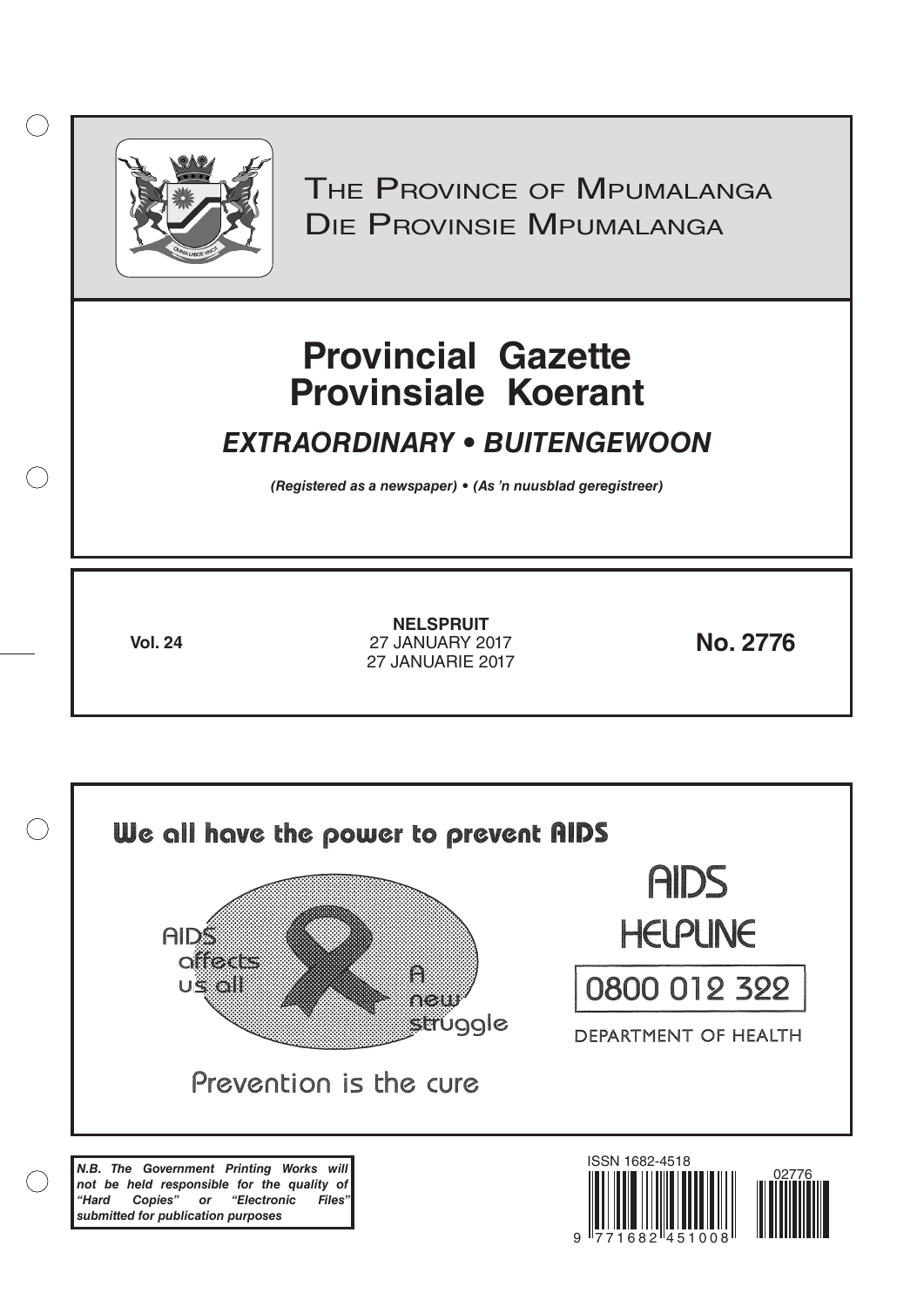### **IMPORTANT NOTICE:**

**The GovernmenT PrinTinG Works Will noT be held resPonsible for any errors ThaT miGhT occur due To The submission of incomPleTe / incorrecT / illeGible coPy.**

**no fuTure queries Will be handled in connecTion WiTh The above.**

#### **CONTENTS**

|                                                                                                  | Gazette<br>No. | Page<br>No. |
|--------------------------------------------------------------------------------------------------|----------------|-------------|
| <b>PROVINCIAL NOTICES • PROVINSIALE KENNISGEWINGS</b>                                            |                |             |
| Mpumalanga Gaming Act (5/1995) as amended: Application for removal of bookmaker licence to other | 2776           |             |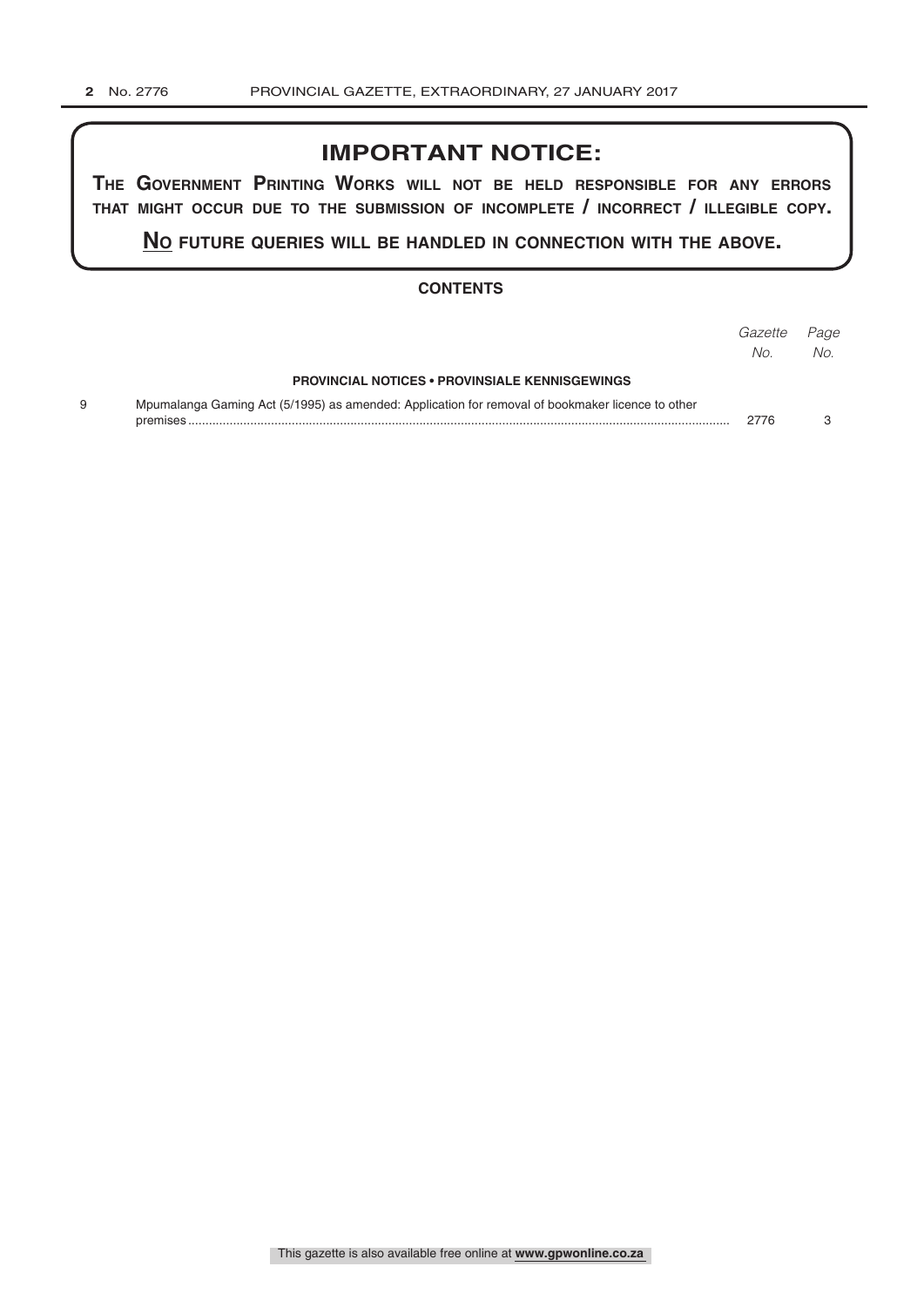## Provincial Notices • Provinsiale Kennisgewings

#### **PROVINCIAL NOTICE 9 OF 2017**

#### **MPUMALANGA GAMING ACT, 1995 (ACT 5 OF 1995) AS AMENDED APPLICATION FOR REMOVAL OF BOOKMAKER LICENCE TO OTHER PREMISES**

Notice is hereby given that Betting World (Pty) Ltd, Registration Number 2000/008649/07 trading as Betting World (Pty) Ltd intends submitting an application to the Mpumalanga Gambling Board for the removal of its bookmaker licence from the current premises at: Shop 1,2 Khama street, Embalenhle, Mpumalanga Province. The future premises will be located at: Jimmy's Building, Shop 3, Kamaqheza, Naas, Mpumalanga Province. No changes to the existing ownership and licence conditions of the bookmaker licence is proposed in this application.

The application will be open for public inspection at the office of the Mpumalanga Gambling Board at First Avenue, White River, South Africa, 1240, from 27<sup>th</sup> of January 2017 to 27<sup>th</sup> of February 2017. Attention is directed to the provisions of Section 26 of the Mpumalanga Gaming Act, 1995 (Act No.5 of 1995) as amended, which makes provision for the lodging of written objections in respect of the application. Such objections should be lodged with the Chief Executive Officer, Mpumalanga Gaming Board, First Avenue, Private Bag X9908, White River, South Africa, 1240, within the aforementioned public inspection period.